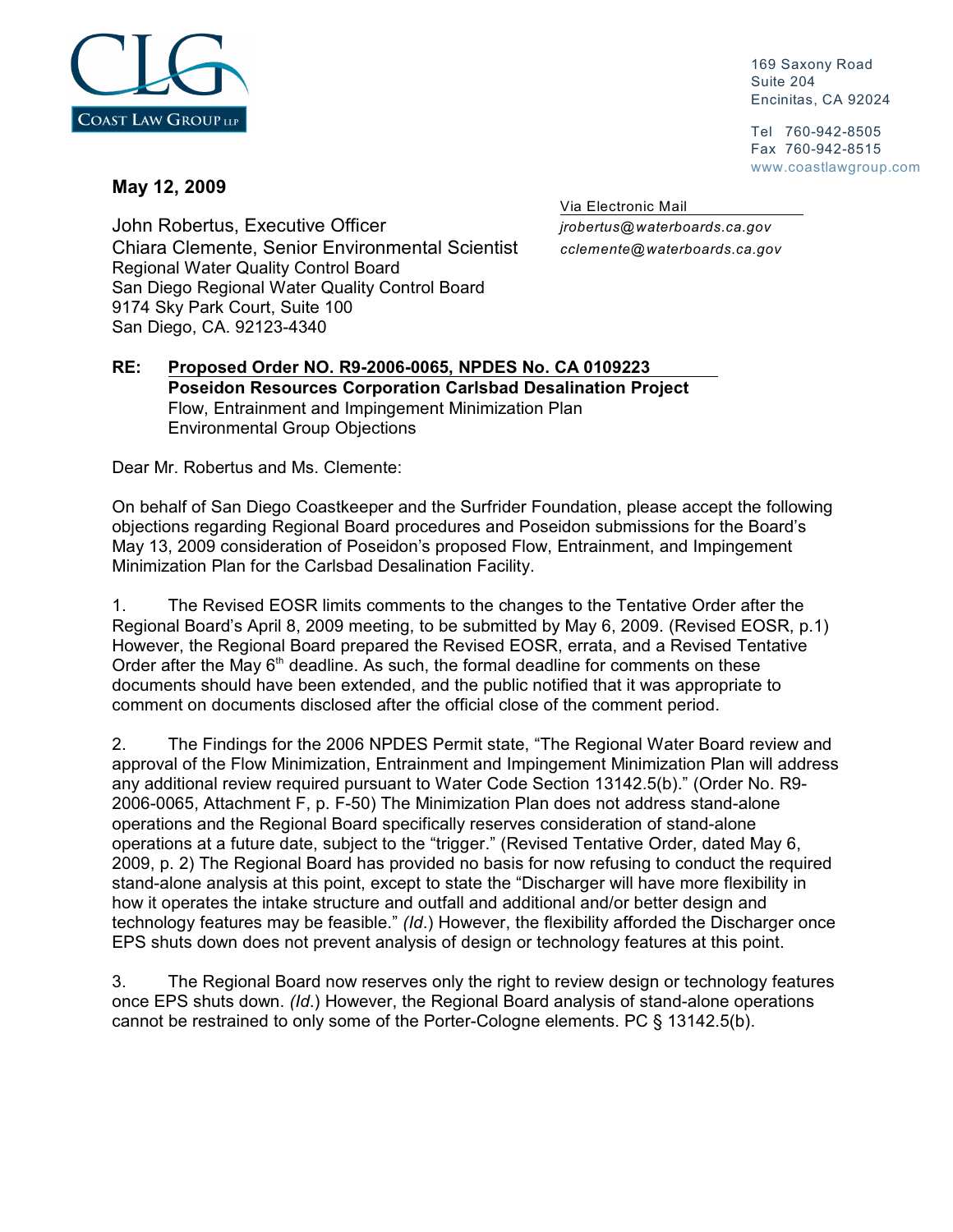4. The Regional Board's finding that the EPS site was the "best available site feasible to minimize the intake and mortality of all forms of marine life pursuant to Section 13142.5(b) under conditions of co-location operation for the benefit of CDP" in 2006 as a "separate and independent basis for a determination that the CDP has complied with 13142.5(b) for co-location operation" is unsupported by the record and mischaracterizes the Regional Board's determination. (Response to Comments, p.9; Order No. R9-2006-0065, Attachment F, p. F-49- 50) The Regional Board did not find the co-located operation at EPS for the benefit of CDP to be the best site. *Id*. Although the Regional Board did not make an explicit finding as to site, the most that can be inferred from the 2006 Findings is that, when EPS provides enough water to support CDP operations, no additional impingement results and entrainment impacts are de minimis. (Order No. R9-2006-0065, Attachment F, p. F-49-50) No conclusion regarding colocation operation for CDP benefit was made, as Porter-Cologne compliance during such conditions (as well as during stand-alone operations) was to be determined through the Minimization Plan. *(Id*.) In light of the Regional Board's other findings at the time of NPDES Permit issuance, such a reading is unsupported. The Regional Board found EPS flows were greater than 304 MGD 99 percent of the time. (Order No. R9-2006-0065, Attachment F, p. F-6)

5. The Regional Board's alternative position that the Minimization Plan and supporting documents constitute a separate and new determination as to the best site under co-located operations is similarly unsupportable. (Response to Comments, p.9) The Regional Board cannot, without notice, opportunity to comment, or explanation change its position as to the determination of best site under co-located operations after the close of the comment period. Further, this argument amounts to a post-hoc rationalization of a previous approval.

6. The Regional Board imposed section VI.C.2.(e) of the NPDES Permit to require a plan to "minimize entrainment and impingement." *(Id*. at F-19) The current Minimization Plan does not meet this requirement.

7. The determination as to best site under stand-alone operations, must be made before project construction, or Poseidon faces the possibility of relocating the CDP to an entirely new location which allows for new or different design or technology measures. The 2006 NPDES Permit specifically called for section 13142.5(b) stand-alone analysis in the Minimization Plan. (Order No. R9-2006-0065, Attachment F, p. F-49-50) Because this document was to be submitted 180 days after permit issuance, the regulatory intent is clear: analysis and approval of section 13142.5(b) compliance measures before construction of the project. (Order No. R9- 2006-0065, Section VI.C.2.(e)) Recognizing that the EPS shutdown is imminent, the Regional Board's analysis of such compliance measures is even more pressing than it was in 2006.

8. The Response to Comments document provided by the Regional Board on May 8, 2009 reads largely as an excerpt from Poseidon's Response to Comments provided to the Regional Board on May 7, 2009. (Regional Board Staff Responsiveness Summary ("Response to Comments")) Although these comments were formally submitted on May  $7<sup>th</sup>$ , previous versions were submitted to Regional Board staff and counsel as early as April  $8<sup>th</sup>$ , 2009. (Latham and Watkins letter accompanying Poseidon's Proposed Response to Comments, May 7, 2009) As mentioned in our previous submissions, Poseidon's preparation of staff's Response to Comments is contrary to public policy, and prejudicial to the public. Moreover, Poseidon's request to enter its version of the Response to Comments into the administrative record and have them considered by the Regional Board shows Poseidon's failure to heed the public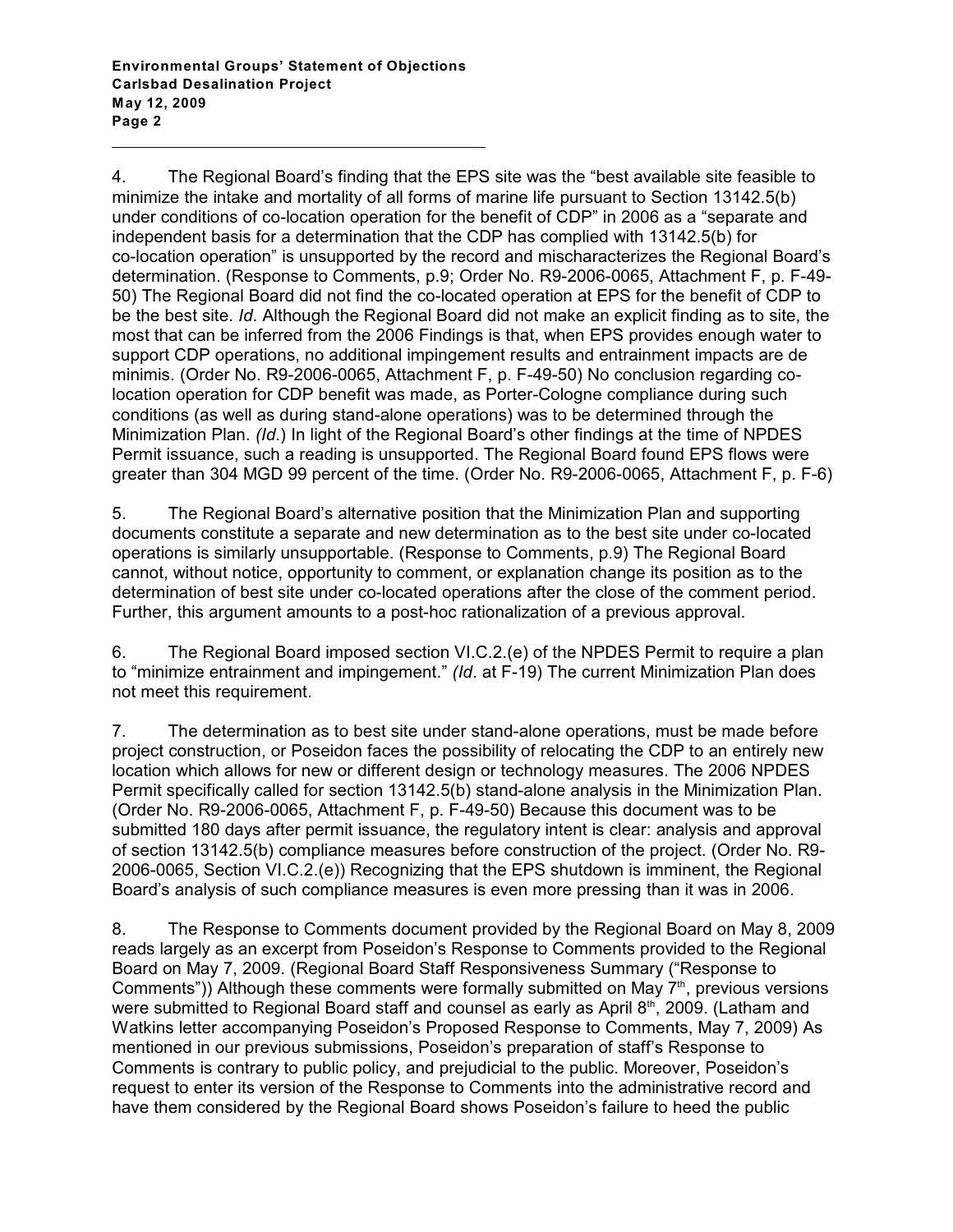comment restrictions dictated by the Board. This 200-page document amounts to a comment letter on all issues presented to the Board, with virtually not time for the public to digest and respond. (See, Poseidon's Proposed Response to Comments) We object to inclusion of this document in the administrative record and object to its use as the basis of staff's Response to Comments.

9. Poseidon's and staff's reliance on and citation to *Voices of Wetlands v. California State Water Resources Control Board* is inappropriate, unpersuasive, and suspect. (Response to Comments, p. 14; Poseidon's Proposed Response to Comments, p. 23.) Because it is currently being reviewed by the California Supreme Court, the case is not considered applicable precedent and citation as such is improper. Further, there is no evidence in the record to suggest that the Regional Board or staff relied upon this case in conducting a review of the Minimization Plan.

10. The Regional Board's reliance on Coastal Commission findings, approvals, and permits is an abuse of discretion. (Response to Comments, p.8-9) Poseidon has argued throughout the permitting and judicial review process that the Regional Board has primary jurisdiction in interpretation and imposition of Porter-Cologne section 13142.5(b) requirements. The Regional Board's wholesale adoption of the Coastal Commission's findings is an abdication of the Regional Board's responsibility under the Water Code, and of its permitting authority. In light of the Coastal Commission's clarification of its approval and admonishment that the Regional Board's Revised Tentative Order is in conflict with the Coastal Commission's decisions, such reliance is also unsupported and misplaced. (See also, attached Statement of Decision, *Surfrider Foundation v. California Coastal Commission*, San Diego Superior Court Case No. 37- 2008-00075727, indicating Court's expectation that all Porter-Cologne related issues would be addressed by the Board upon approval of the Flow Plan.)

11. The Regional Board's reliance on the Coastal Commission's findings and entrainment mitigation is also suspect in light of the Regional Board's refusal to address Dr. Raimondi's review of the MLMP for Regional Board purposes. (Response to Comments, p. 11) Dr. Raimondi performed the Coastal Commission's independent mitigation review and considered Poseidon's impingement calculations, assessment, and mitigation measures inaccurate, leading to "double-counting."

12. As previously noted by Environmental Groups, the Regional Board's continued failure to decide the amount and significance of impingement impacts resulting from CDP operations is an abuse of discretion. (Response to Comments, p.5)

13. The Regional Board's reliance on Poseidon's stated objectives to constrain its analysis pursuant to section 13142.5(b) is an abuse of discretion. (Response to Comments, p.6-8) Not only are Poseidon's project objectives an inappropriate standard for Porter-Cologne analysis, they are newly and recently injected arguments proposed by Poseidon for inclusion into the administrative record.

14. The Regional Board's failure to acknowledge federal caselaw interpreting federal Clean Water Act standards that implicate and guide Regional Board Porter-Cologne analysis is arbitrary and capricious. (Response to Comments, p. 15; See also, State Water Resources Control Board memorandum regarding *Riverkeeper* litigation, dated May 6, 2009, attached